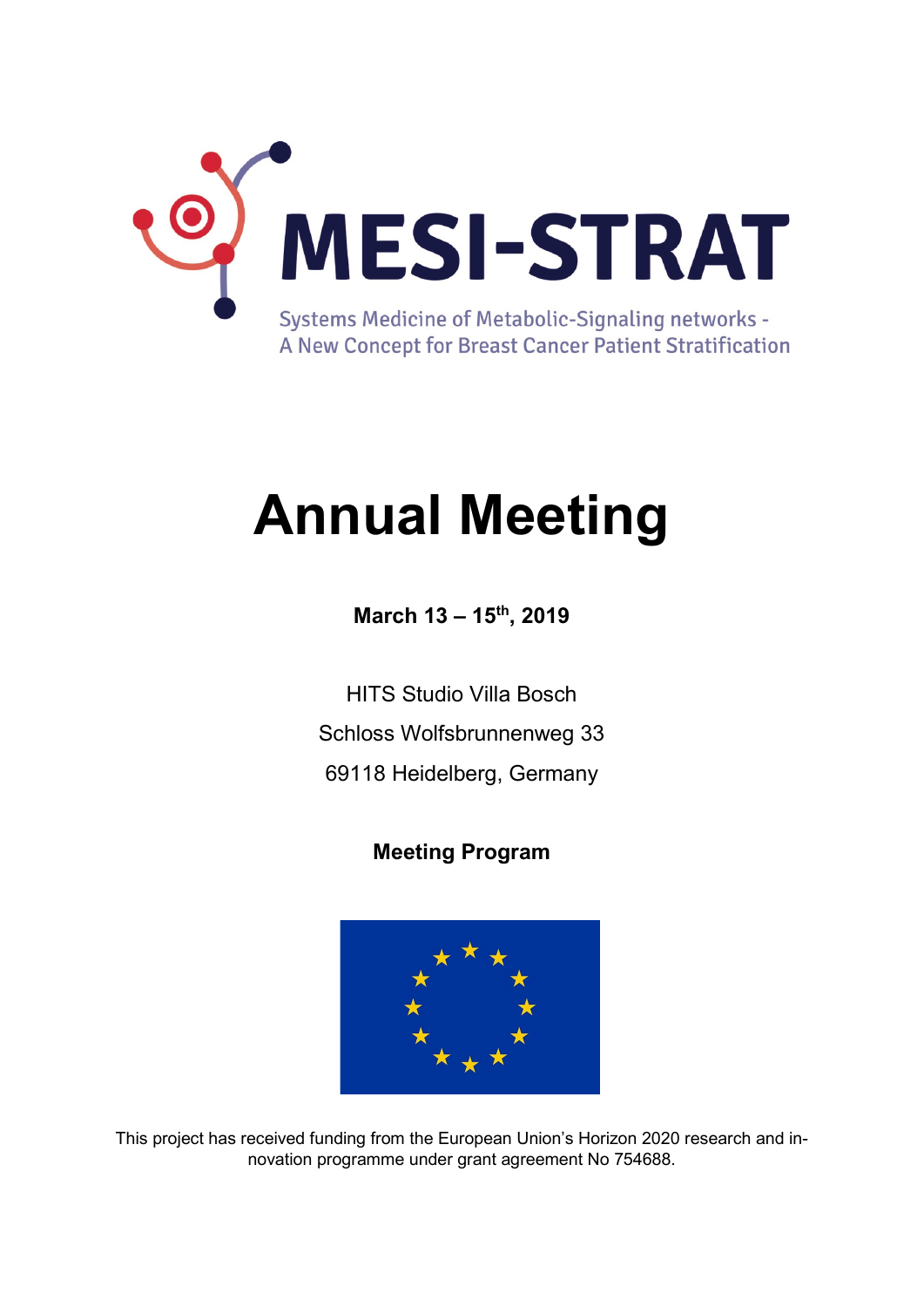Dear MESI-STRAT partners, dear advisory board members, dear guests,

It is a great pleasure to welcome you to the first annual meeting of the MESI-STRAT consortium. Kindly hosted by our partner HITS, we are happy to meet in the beautiful Studio Villa Bosch of HITS in Heidelberg.

One year ago in March 2018, we met for the first time in the frame of our kick off meeting at the UMCG in Groningen. We celebrated the start of MESI-STRAT, learned about the expertises within our consortium and advisory board, and we planned the details for the implementation of MESI-STRAT. In September 2018 the work package leaders met again in the frame of an Executive Board Meeting, in which action plans were further developed for the operational phase of MESI-STRAT.

Now, we are very much looking forward to see you all in Heidelberg to discuss our progress and the next steps.

In the morning of day 1, the emphasis will be on updating our advisory board on the MESI-STRAT progress (Sessions 1 - 4). Work package leaders and partners will give an overview of the work done in year 1. This overview will provide the basis for further discussions and the development of action plans during the meeting.

Our afternoon will start with a session about 'The future of scientific publication'. We will hear a keynote speech of Dr. Andrea Leibfried, Executive Editor at Life Science Alliance, and we look forward to a lively discussion with all participants about this timely topic.

Afterwards, Dr. Susanne Weg-Remers from our partner KID (German Cancer Information Service at DKFZ, Heidelberg) will inform us about their work and present the first results of the telephone survey of breast cancer patient needs related to MESI-STRAT.

In the following three workshops we will explore expertise and resources of our IAB members for MESI-STRAT (Session 7). The aim of the first workshop is to explore external clinical cohorts and discuss their possible linkage to MESI-STRAT. The focus of the second workshop is to discuss how to integrate external modelling expertise into MESI-STRAT. Finally, in workshop 3 we will discuss concrete actions of the MESI-STRAT communication strategy with internal and external experts. Since the workshops will take place in parallel we have made a suggestion for the participants in each workshop (page 6).

The major aim of Session 9 on Friday morning is to prepare a detailed action plan for the next 12 months. For this purpose, all participants, including our advisory board members, will be divided into four expert teams (Experimentalists, Modellers, Clinicians and Data Scientists). Templates for timelines, including due dates for deliverables and milestones, and for the first reporting will be provided to the work package leaders in advance. The outcome of these expert team meetings will be presented in short talks to the whole consortium.

After a last coffee break, Olga Krebs from HITS will give a hands-on workshop about FAIR data management using FAIRDOMHub.

We look very much forward to an enjoyable meeting with fruitful and exciting discussions.

Best wishes,

Kathrin Thedieck, Christiane Opitz, Tobias Anzeneder and Janina Leyk

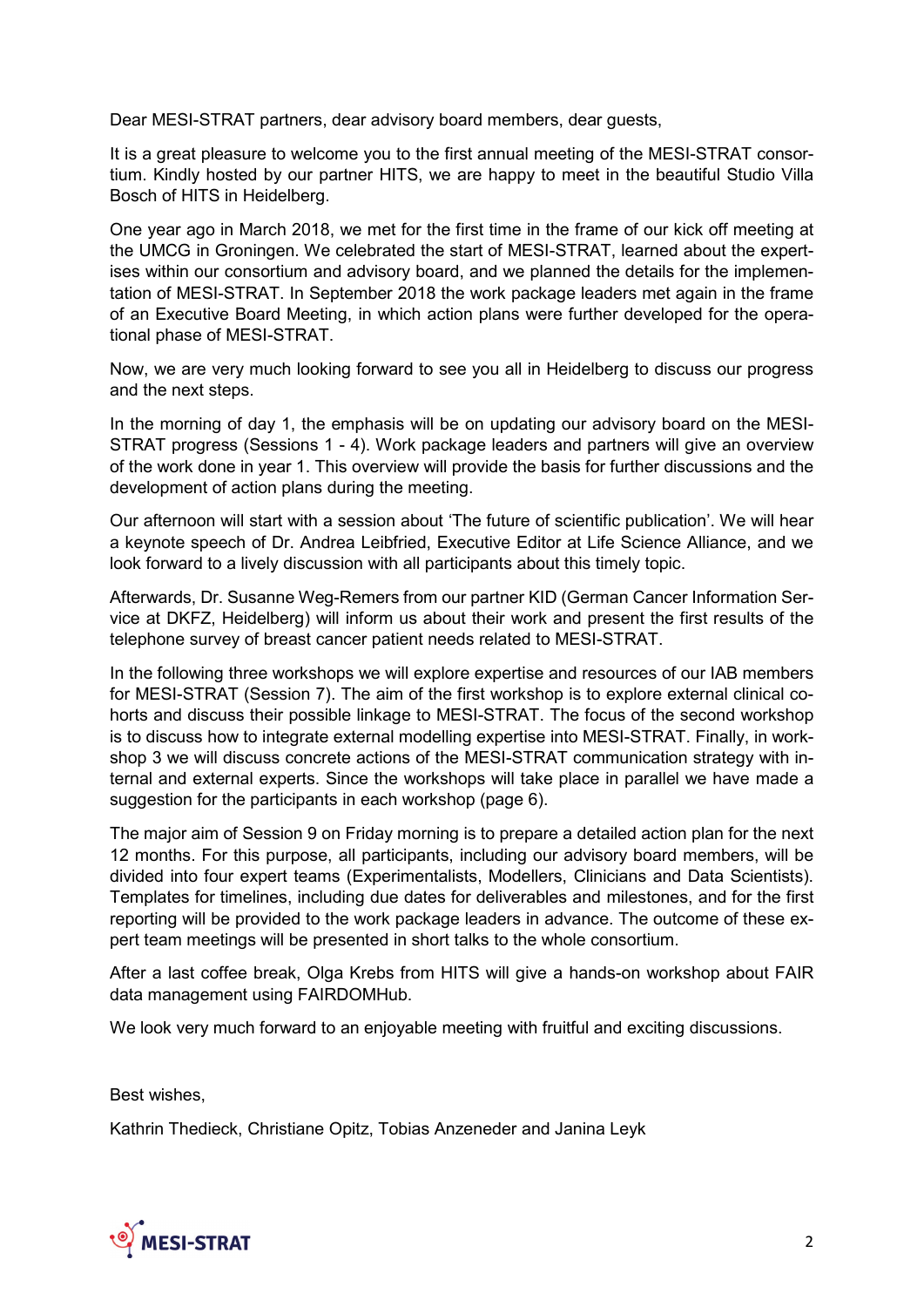# **Meeting Program / Time schedule**

#### **Wednesday, March 13th 2019**

| $18:30 -$ | Dinner at "Essighaus"<br>(costs to be covered by the participants,<br>only cash payment possible) | Plöck 97, 69117 Heidelberg |
|-----------|---------------------------------------------------------------------------------------------------|----------------------------|
|           |                                                                                                   |                            |

#### **Thursday, March 14th 2019**

| Time            | Topic        | <b>Speaker/Contributors</b>           |
|-----------------|--------------|---------------------------------------|
| $08:30 - 09:00$ | Registration |                                       |
| $09:00 - 09:30$ | Introduction | K. Thedieck (UIBK)<br>C. Opitz (DKFZ) |

| Session 1: Preclinical and clinical work Chair: C. Opitz |                                                             |                                             |
|----------------------------------------------------------|-------------------------------------------------------------|---------------------------------------------|
| $09:30 - 09:50$                                          | WP6 Clinical Studies and Longitudinal<br>Analyses           | C. Opitz (DKFZ)                             |
| $09:50 - 10:10$                                          | MESI-REPOSITORY (WP1) and the ET<br>termination trial (WP7) | T. Anzeneder (PATH)                         |
| $10:10 - 10:30$                                          | <b>WP7 Clinical Trials</b>                                  | C. Opitz (DKFZ)<br>S. Schott (UKL-HD)       |
| $10:30 - 10:50$                                          | <b>WP7 Preclinical Models</b>                               | M. Palafox (VHIO)<br>B. van den Eynde (DDI) |
| $10:50 - 11:20$                                          | Coffee Break                                                |                                             |

| Session 2: Experimental and modelling work Chair: K. Thedieck |                                                                     |                                       |
|---------------------------------------------------------------|---------------------------------------------------------------------|---------------------------------------|
| $11:20 - 11:40$                                               | WP3 SIGNALING NETWORKS for model<br>parameterization & validation   | C. Sers (CHAB)                        |
| $11:40 - 12:00$                                               | WP4 METABOLIC NETWORKS for model<br>parameterization and validation | M. Ziegler (UiB)                      |
| $12:00 - 12:20$                                               | WP5 Integrative MESI network modeling<br>and network analyses       | D. Shanley (UNEW)<br>I. Heiland (UiT) |

| Session 3: Data Management Chair: J. Leyk |                            |                      |
|-------------------------------------------|----------------------------|----------------------|
| 12:20 – 12:30                             | WP2 Data Management        | S. Grellscheid (UiB) |
| $12:30 - 12:40$                           | WP2 MESI-SEEK (FAIRDOMHub) | W. Mueller (HITS)    |

| <b>Session 4: Communication and Dissemination Chair: K. Thedieck</b> |                                   |                                                                       |
|----------------------------------------------------------------------|-----------------------------------|-----------------------------------------------------------------------|
| $12:40 - 13:00$                                                      | WP9 Communication & Dissemination | J. Leyk (UMCG/UIBK)<br>B. Tektemur Altay (SBS)<br>T. Anzeneder (PATH) |
| $13:00 - 14:00$                                                      | Lunch Break                       |                                                                       |

| Session 5: The future of scientific publishing Chair: K. Thedieck |                                                                                 |                                                          |
|-------------------------------------------------------------------|---------------------------------------------------------------------------------|----------------------------------------------------------|
| $14:30 - 14:50$                                                   | Keynote speech: Open Access or Open<br>Science - how to share reproducible data | A. Leibfried, Executive Editor,<br>Life Science Alliance |
| $14:50 - 15:30$                                                   | Open discussion                                                                 | All participants                                         |
|                                                                   |                                                                                 |                                                          |
| $15:30 - 16:30$                                                   | Open Session for one-on-one discussions<br><b>Strategic Board Meeting</b>       | All participants<br><b>SB Members</b>                    |

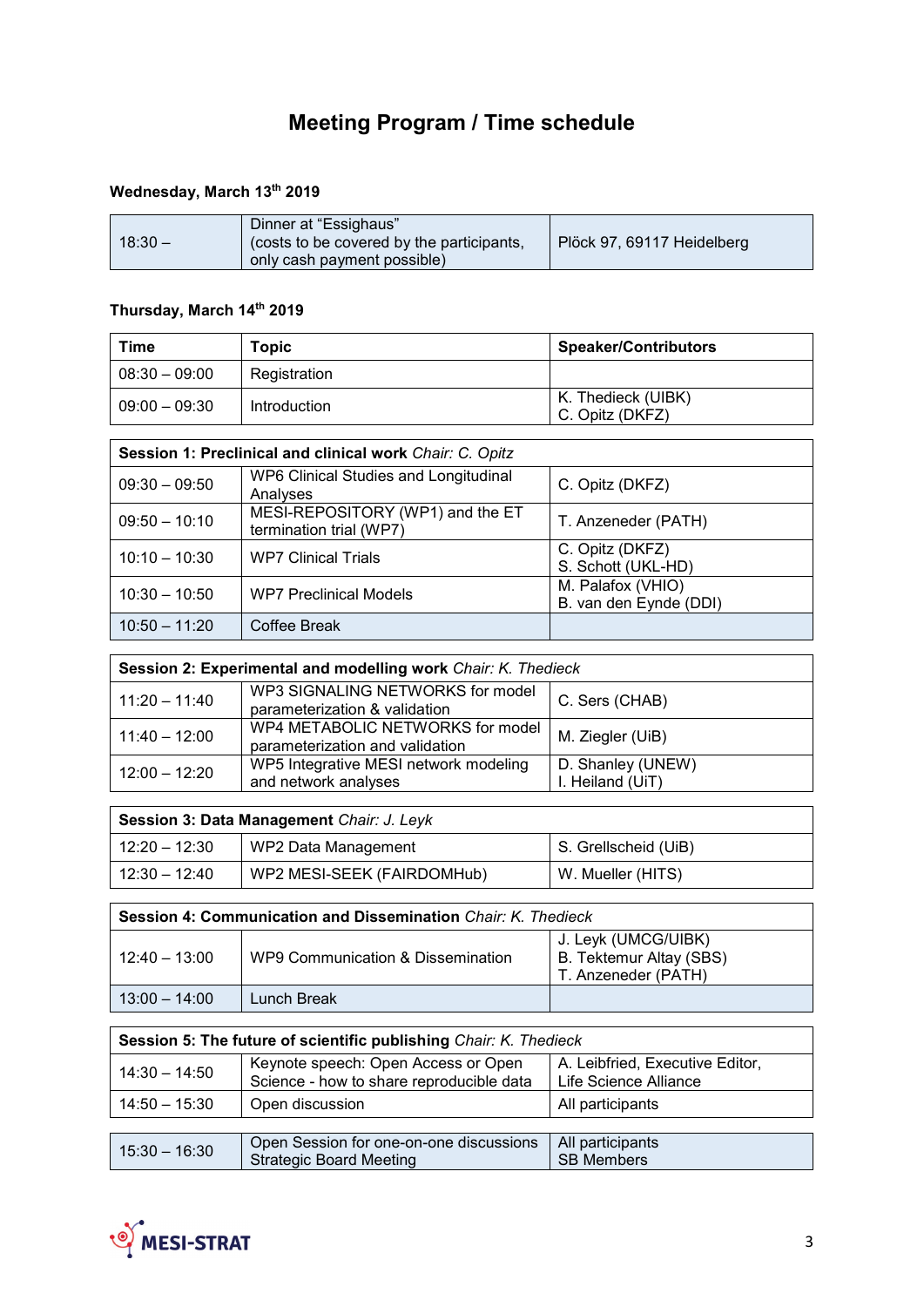| Session 6: Telephone survey of breast cancer patient needs Chair: T. Anzeneder |                                                                                                                                                                    |                                                                                                                                |
|--------------------------------------------------------------------------------|--------------------------------------------------------------------------------------------------------------------------------------------------------------------|--------------------------------------------------------------------------------------------------------------------------------|
| $16:30 - 17:15$                                                                | Talk (20 min): Molecular testing as pre-<br>requisite for personalized cancer therapy<br>- concerns and interests of information<br>seeking breast cancer patients | S. Weg-Remers<br>Head of the Cancer Information<br>Service at the German Cancer Re-<br>search Center (DKFZ), Heidelberg,<br>DE |

| Session 7: Workshops - Exploring external expertise and resources for MESI-STRAT |                                                                                                                                                                                     |                                                                                                                                              |
|----------------------------------------------------------------------------------|-------------------------------------------------------------------------------------------------------------------------------------------------------------------------------------|----------------------------------------------------------------------------------------------------------------------------------------------|
|                                                                                  | Alwin Mittasch Studio: Workshop 1 - Exploration of external clinical cohorts and<br>their possible linkage to MESI-STRAT (Chair: C. Opitz, DKFZ)                                    |                                                                                                                                              |
|                                                                                  | Talk 1: The genomics of breast cancer -<br>Overview of relevant projects, clinical co-<br>horts, and data in Oslo, NO (10 min)                                                      | V. Kristensen<br>University of Oslo, Oslo University<br>Hospital, NO                                                                         |
|                                                                                  | Talk 2: Inhibition of Signal Transduction<br>for Breast Cancer Treatment -<br>Overview of clinical cohorts and data at<br>BIDMC with potential links to MESI-<br>STRAT (10 min)     | G. Wulf<br>Harvard Medical School Beth Israel<br><b>Deaconess Medical Center</b><br>(BIDMC), Dana-Farber Harvard<br>Cancer Center Boston, US |
|                                                                                  | Discussion: develop strategies and an ac-<br>tion plan                                                                                                                              | See list of participants on page 6                                                                                                           |
|                                                                                  | Fritz Haber Auditorium: Workshop 2 - Integration of external modelling and data<br>management expertise into MESI-STRAT (Chair: K. Thedieck, UIBK & D. Shan-<br>ley, UNEW)          |                                                                                                                                              |
| $17:15 - 18:30$                                                                  | Talk 1: Modeling tools for signaling and<br>pharmacology models (10 min)                                                                                                            | A. Raue<br>Merrimack Pharmaceuticals, Cam-<br>bridge, MA, US                                                                                 |
|                                                                                  | Talk 2: The new challenge: diversity (10<br>min)                                                                                                                                    | H. Westerhoff<br>VU University, University of Amster-<br>dam and University of Manchester,<br>EU                                             |
|                                                                                  | Discussion: develop strategies and an ac-<br>tion plan                                                                                                                              | See list of participants on page 6                                                                                                           |
|                                                                                  | Carl Bosch Auditorium: Workshop 3 - The MESI-STRAT communication strat-<br>egy: Integration of internal and external expertise (Chairs: T. Anzeneder, PATH<br>& J. Leyk, UMCG/UIBK) |                                                                                                                                              |
|                                                                                  | Communication with patients, when, how<br>and what (10 min)                                                                                                                         | E. Verschuur<br>EuropaDonna                                                                                                                  |
|                                                                                  | Discussion: develop strategies and an ac-<br>tion plan                                                                                                                              | See list of participants on page 6                                                                                                           |
| $19:00 -$                                                                        | <b>MESI-STRAT Network Dinner</b><br>at "Wirtshaus zum Nepomuk"                                                                                                                      | Obere Neckarstraße 2, 69117 Hei-<br>delberg                                                                                                  |

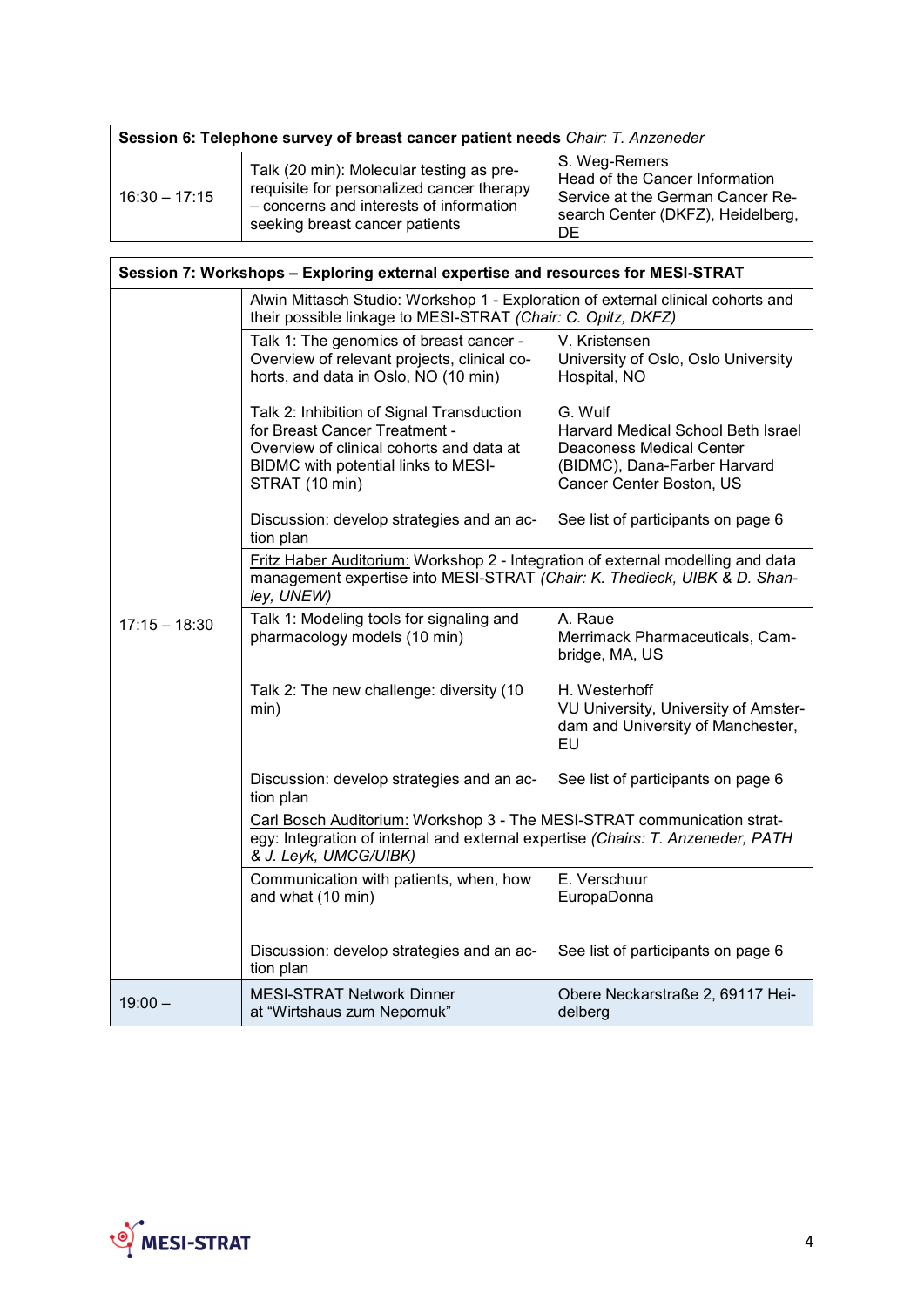### **Friday, March 15th 2019**

| Time                                                        | Topic                                | <b>Speaker/Contributors</b>                |
|-------------------------------------------------------------|--------------------------------------|--------------------------------------------|
| <b>Session 8: MESI-STRAT Management &amp; Communication</b> |                                      |                                            |
| $08:30 - 09:00$                                             | <b>MESI-STRAT Management</b>         | K. Thedieck (UIBK), J. Leyk<br>(UIBK/UMCG) |
| $09:00 - 09:30$                                             | MESI-STRAT Communication Action Plan | J. Leyk (UIBK/UMCG)                        |

## **Session 9: Team discussions to develop concrete action plans for the next 12 months**

|                 | Carl Bosch Auditorium<br>Experimentalists (Chair: K. Thedieck)                                                                     |                                       |
|-----------------|------------------------------------------------------------------------------------------------------------------------------------|---------------------------------------|
|                 | Alwin Mittasch Studio<br>Modellers (Chair: D. Shanley)                                                                             | Executive Board &<br>All participants |
| $09:30 - 11:00$ | Fover<br>Data Scientists (Chair: S. Grellscheid)                                                                                   |                                       |
|                 | Fritz Haber Auditorium<br>Clinicians (Chair: C. Opitz)                                                                             |                                       |
| $11:00 - 12:00$ | Coffee Break & Discussion                                                                                                          |                                       |
| $12:00 - 12:30$ | Group picture                                                                                                                      |                                       |
| $12:30 - 13:30$ | Lunch Break                                                                                                                        |                                       |
| $13:30 - 14:30$ | Carl Bosch Auditorium<br><b>Team Presentations</b><br><b>Experimentalists</b><br><b>Modellers</b><br>Data Scientists<br>Clinicians | Executive Board &<br>All participants |
| $14:30 - 15:00$ | Coffee Break & Discussion                                                                                                          |                                       |

| Session 10: Workshop - FAIR data & Executive Board Meeting |                                               |                                            |
|------------------------------------------------------------|-----------------------------------------------|--------------------------------------------|
| $15:00 - 16:00$                                            | Workshop - FAIR data                          | O. Krebs (HITS)<br>Interested participants |
|                                                            | Alignment of and agreement on action<br>plans | Executive Board & IAB                      |
| 16:00                                                      | End of meeting                                |                                            |